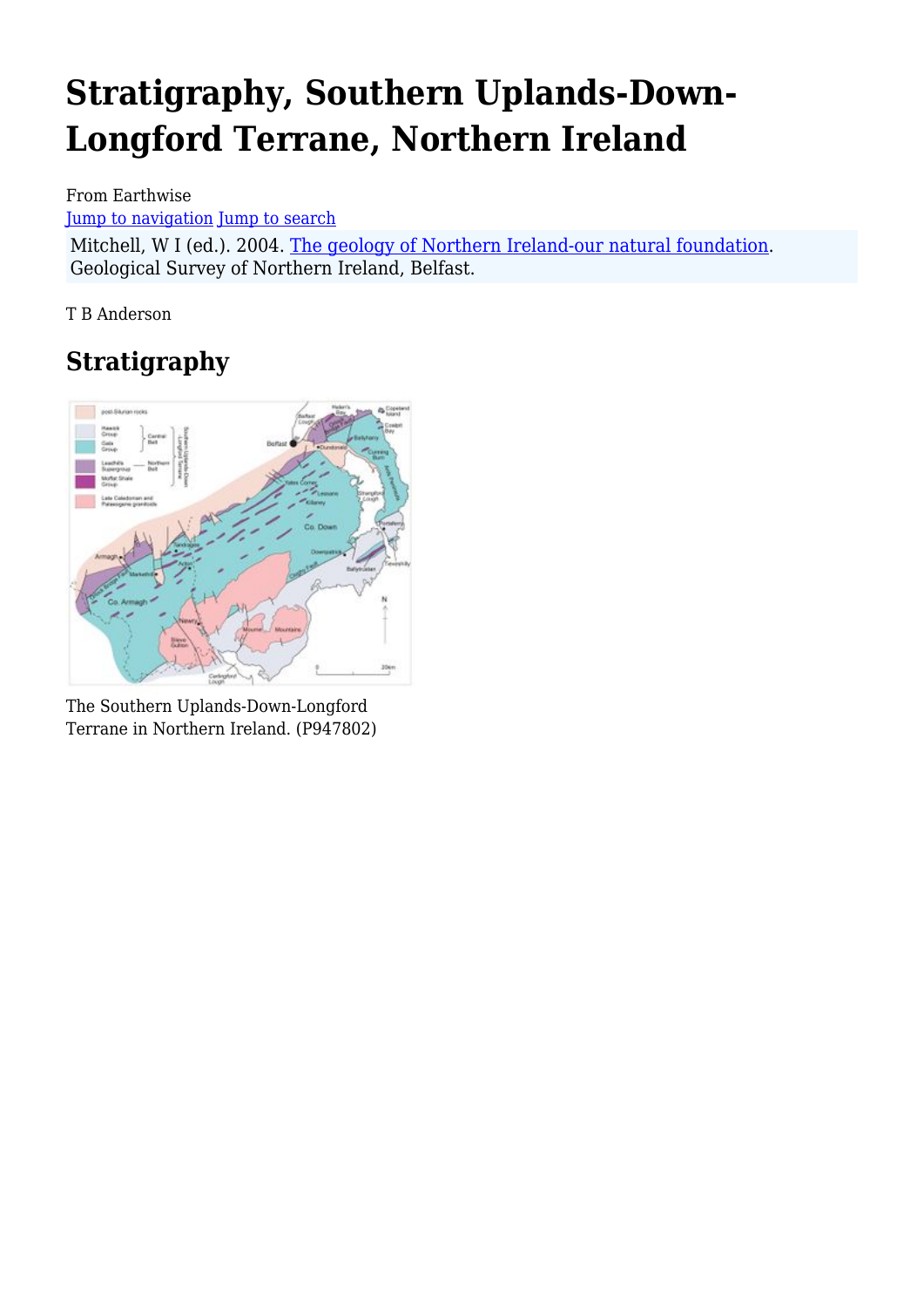

The Coalpit Bay area of Co. Down. A: Location map B: Detailed geological map C: Lithological descriptions of the main formations (in stratigraphical order). (P947805)



Two soft, light green bentonite beds, 5 cm and 2 cm thick, are displaced by small-scale, sinistral, strike-slip faults. Lying about 3 m stratigraphically below overlying Gala Group turbidites, the mudstones contain numerous graptolites. Upper Birkhill Shale Formation (Moffat Shale Group) at the 'Pit' locality, Coalpit Bay [J 595 788], 1 km south of Donaghadee, Co. Down. (7 cm scale bar). (P947978)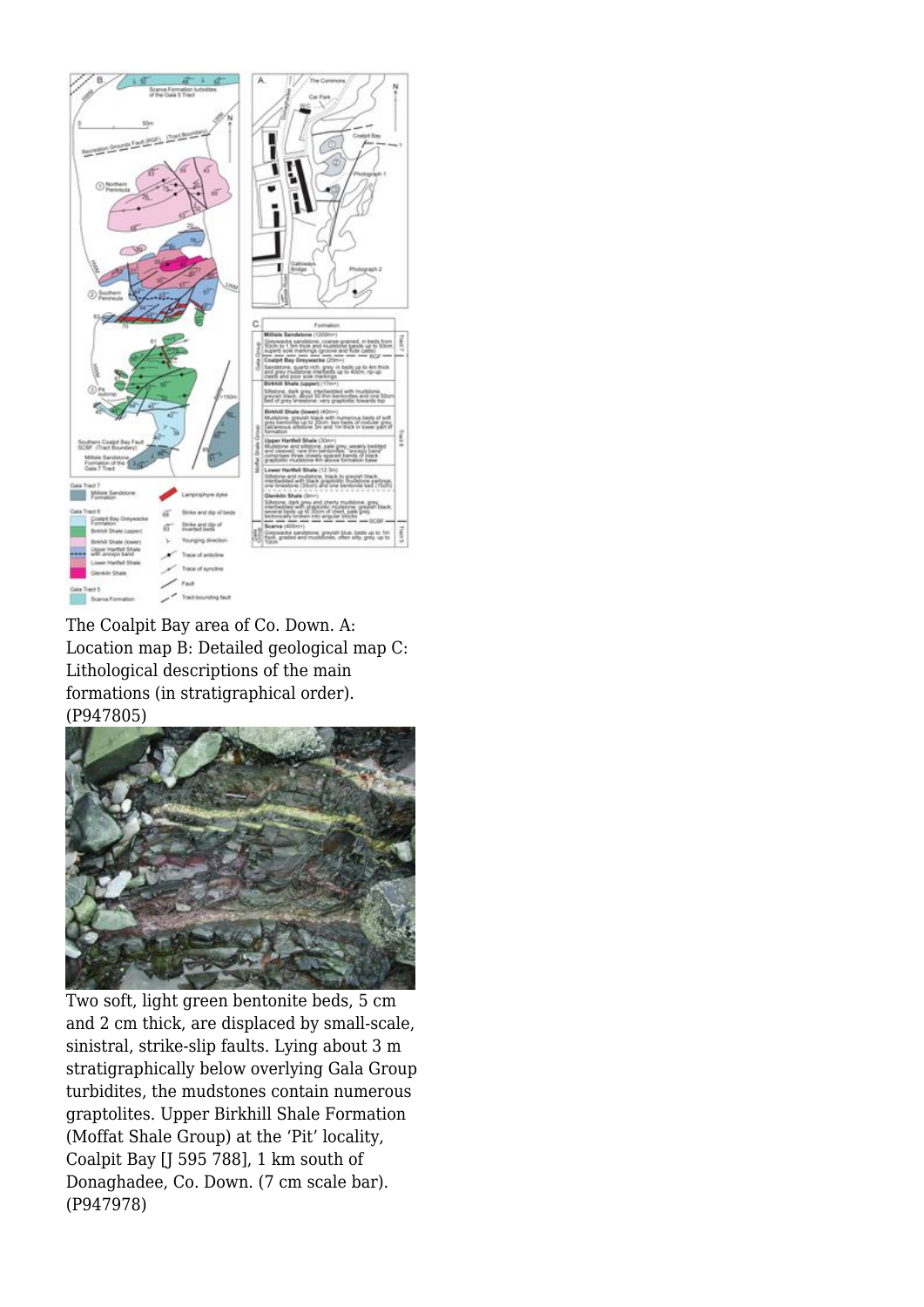

- 1. Parakidograptus acuminatus<br>2. Atavograptus atavus<br>3. Lagarograptus acinaces
- 
- 
- 
- 4. Coronographus comeces<br>5. Monographus triangulatus<br>6. Normalographus ?magnus
- 
- 
- 3. Nonnanograpus : magnus<br>7. Monograptus argenteus<br>8. Lituigraptus convolutus<br>9. Stimulograptus sedgwickii

#### Early Silurian (Llandovery) graptolite zonal index species from Pomeroy (all x2) (after 17). (P947799)



Geological map of the Carrstown Burn and Tieveshilly outcrop. (P947806)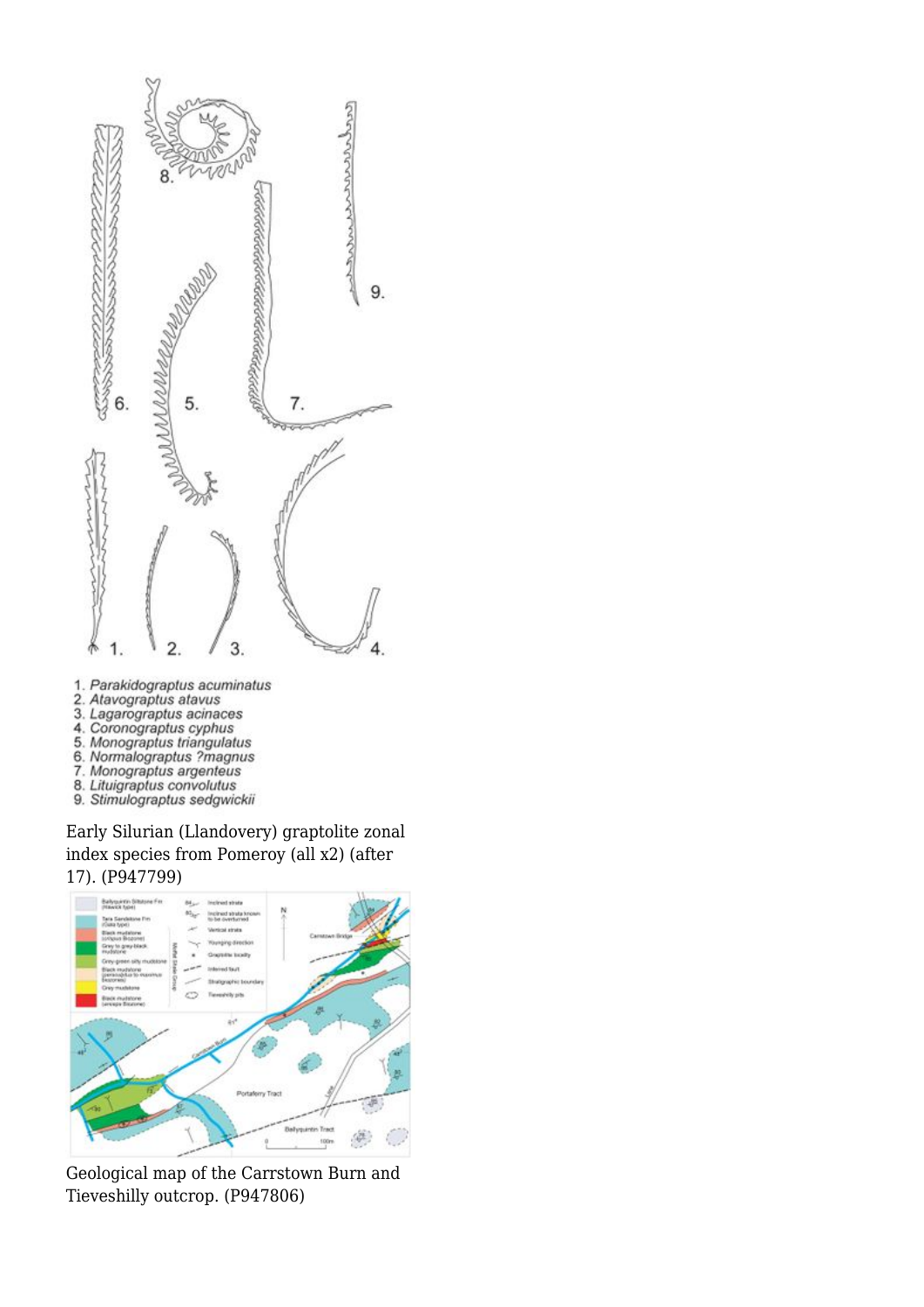

Geological map of north Co. Down (16). (P947807)



Geological map of the Ards Peninsula showing distribution of tracts in the Central Belt. (P947808)



Southward-dipping, overturned, thick bedded greywacke sandstone with superb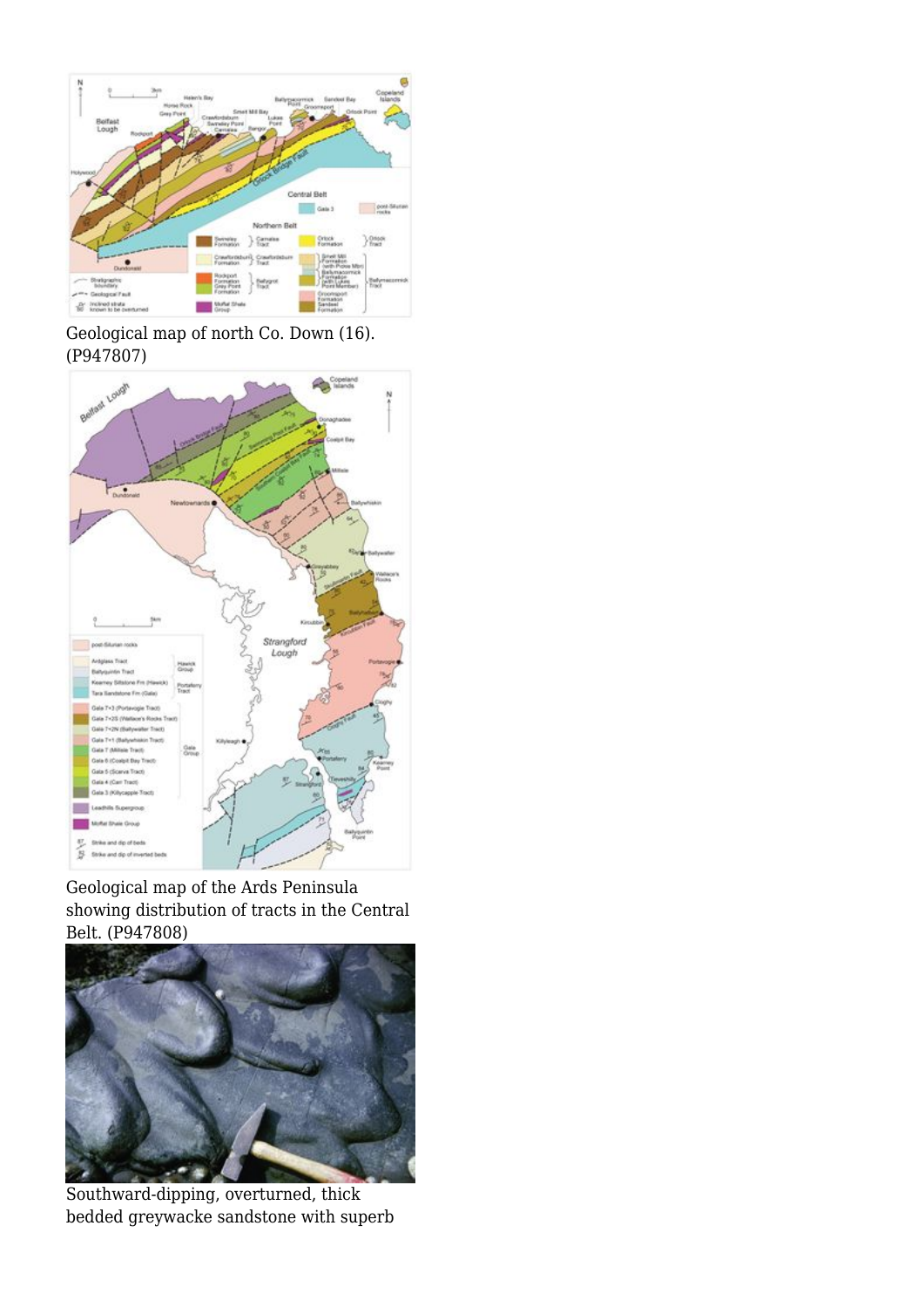sole markings (large horse-shoe flutes) demonstrating current flow from lower right to top left. Shore exposures [J 596 785] of the Millisle Sandstone Formation (Gala Tract 7) 400 m southeast of Galloway's Bridge, Donaghadee, Co. Down. (Hammer head 17 cm long). (P947979)



Geological map of the Carrstown Burn and Tieveshilly outcrop. (P947806)

Modelling the stratigraphy and structure of the Southern Uplands-Down-Longford Terrane in a plate tectonic context imparted new impetus to mapping and research in the latter half of the 20th Century and this in turn produced a plethora of lithostratigraphical formation and member names. In Scotland these formations and members have now been systematically organised into a few groups and supergroups  $^{[11]}$ ,  $^{[2]}$  $^{[2]}$  $^{[2]}$ . The following account of the Lower Palaeozoic stratigraphy attempts to extend that rationalism into Counties Down and Armagh.

In Northern Ireland the oldest rocks exposed in the Northern Belt and the northern parts of the Central Belt belong to the Crawford Group and the Moffat Shale Group. The Crawford Group is confined to outcrops in the Acton Inlier of Co. Armagh and at Cultra in Co. Down. The Moffat Shale Group is much more widespread, cropping out at more than 30 localities [\(P947802\),](http://earthwise.bgs.ac.uk/images/5/5e/P947802.jpg) typically broken and imbricated by faulting and invariably surrounded by younger turbidites. The Moffat Shale Group is divided into four formations  $\frac{11}{2}$ , Glenkiln Shale, Lower Hartfell Shale, Upper Hartfell Shale and Birkhill Shale. In the Northern Belt tracts, the Group is stratigraphically succeeded by several different turbidite formations, collectively assigned to the Leadhills Supergroup. The Northern Belt is separated from the Central Belt in both Scotland and Ireland by the Orlock Bridge Fault, the extent and the fabric of the fault rocks indicative of a large, sinistral strike-slip displacement  $^{[3]}$  $^{[3]}$  $^{[3]}$ . South of the fault there is a sequence of tracts in which turbidite formations of the Gala Group, of a siliceous or quartz-rich petrography, rest on progressively younger units of the Moffat Shale Group [\[4\]](#page--1-0). South of the Cloghy Fault (the equivalent of the Laurieston Fault in Scotland), turbidites of the Hawick Group are generally fine-grained, rich in carbonate and, except for the Portaferry Tract, are not seen to rest on the Moffat Shale Group.

This classification is somewhat unconventional in that the Moffat Shale Group is the temporal equivalent of large parts of both the Leadhills Supergroup and Gala Group in the same area. In addition the Leadhills Supergroup, Gala and Hawick Groups are composed of numerous formations which do not form part of a single continuous succession but rather occur in separate fault-defined tracts. It is nevertheless, a successful pragmatic approach to the unusual nature of the prism stratigraphy.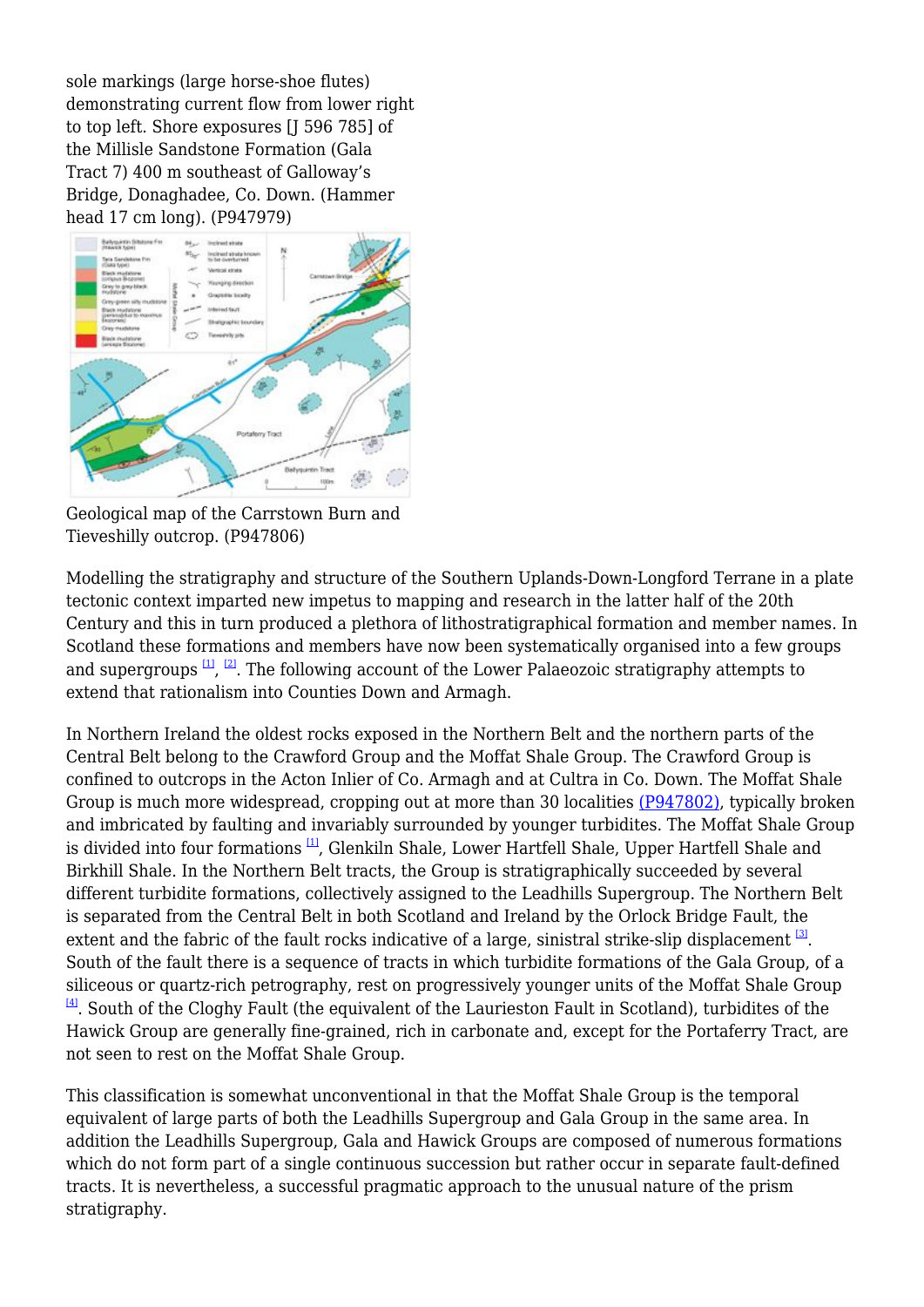## **Crawford Group**

The oldest rocks of the Southern Uplands-Down-Longford Terrane in Northern Ireland occur in the Acton Inlier <sup>[\[5\]](#page--1-0)</sup>. Exposed in the bed and banks of a stream [J 043 412] 1.4 km west of Acton [\(P947802\)](http://earthwise.bgs.ac.uk/images/5/5e/P947802.jpg) are some 5 m of purplish red and green mudstone, thin black chert and pale grey to cream weathering radiolarian chert. The purplish red mudstone contains a sparse conodont fauna that includes *Periodon aculeatus*, *Protopanderodus varicostatus*, *Pygodus anserinus* and *P. serra*, and straddles the boundary between the *Pygodus serra*-*P. anserinus* biozones (Bergstrom, pers. comm., 1974) and so indicates a late Llanvirn (mid-Llandeilian ) age. These mudstones and cherts clearly resemble and correlate with the Kirkton Formation in the Crawford Group of southwest Scotland  $^{\text{11}}$ .

On the west side of Helen's Bay at Horse Rock [J 459 831] about 25 m of pillow lavas  $^{[6]}$  $^{[6]}$  $^{[6]}$  and a thin conglomerate with spilite clasts of the Crawford Group are succeeded by gracilis Biozone mudstones of the Moffat Shale Group. This, the only exposure of pillow lava on the coast of Co. Down, affords excellent natural cross sections of pillow shapes, some of them clearly demonstrating that the lavas are overturned, younging down to the north.

## **Moffat Shale Group in Counties Down and Armagh**

The best exposure, and most complete development, of the Moffat Shale Group is at Coalpit Bay, 1 km south of Donaghadee [\(P947805\)](http://earthwise.bgs.ac.uk/images/c/c3/P947805.jpg). Swanston and Lapworth in 1876 recognised that all four formations of Lapworth's 'Moffat Series' are present with faunas typical of most, if not all, of the graptolite biozones  $^{12}$ .

The early Caradoc Glenkiln Shale Formation (gracilis and peltifer biozones) crops out at low water mark in the core of an east-west trending anticline in the more southerly of the two small peninsulas projecting into Coalpit Bay, some 50 m ESE of the end of a disused sewage outfall. The Ordovician Moffat Shale Group succession can then be traced stratigraphically upward and southward through the Lower and Upper Hartfell Shale Formations as far as a prominent, locally multiple, dark red lamprophyre dyke. The Lower Hartfell black mudstone yields graptolite faunas of the *wilsoni* and *complanatus* biozones and includes a 0.3 m thick grey limestone bed. The almost structureless, pale grey, "barren mudstones" of the Upper Hartfell include several thin sheared black mudstones of the 'anceps Band' near the base of the formation.

The dyke is intruded along, or lies close to, the faulted boundary between the Ordovician barren mudstones to the north and the Silurian Birkhill Shale Formation to the south. At outcrop the faulted nature of the boundary is not immediately obvious but the mudstones immediately to the south of the dyke yield rich graptolite faunas of the *cyphus* Biozone, so implying the absence or excision of some five lower Birkhill graptolite biozones at the systemic boundary. Intermittent exposures of folded grey-black siltstones, mudstones shales and a thin limestone bed of the Birkhill Formation continue to the low cliffs on the southern margin of the bay. At the base of the cliff and particularly in the small pit which gives the bay its name, they are richly fossiliferous and interlayered with many thin beds of soft bentonite [\(P947978\)](http://earthwise.bgs.ac.uk/images/6/63/P947978.jpg). The conformable contact with the overlying coarse quartz-rich turbidites of the Gala Group is well exposed at the pit and along strike to the east, where it is displaced by several small strike-slip faults.

Some of the lower parts of the Birkhill Shale Formation, missing in the traverse described above, are represented in the northern peninsula [\(P947805\)](http://earthwise.bgs.ac.uk/images/c/c3/P947805.jpg) which is composed of mudstone and calcareous siltstone yielding sparse faunas of the acuminatus and atavus biozones.

The Moffat Shale Group lithostratigraphy at Coalpit Bay thus compares and correlates very closely with that in the Moffat type area of Scotland.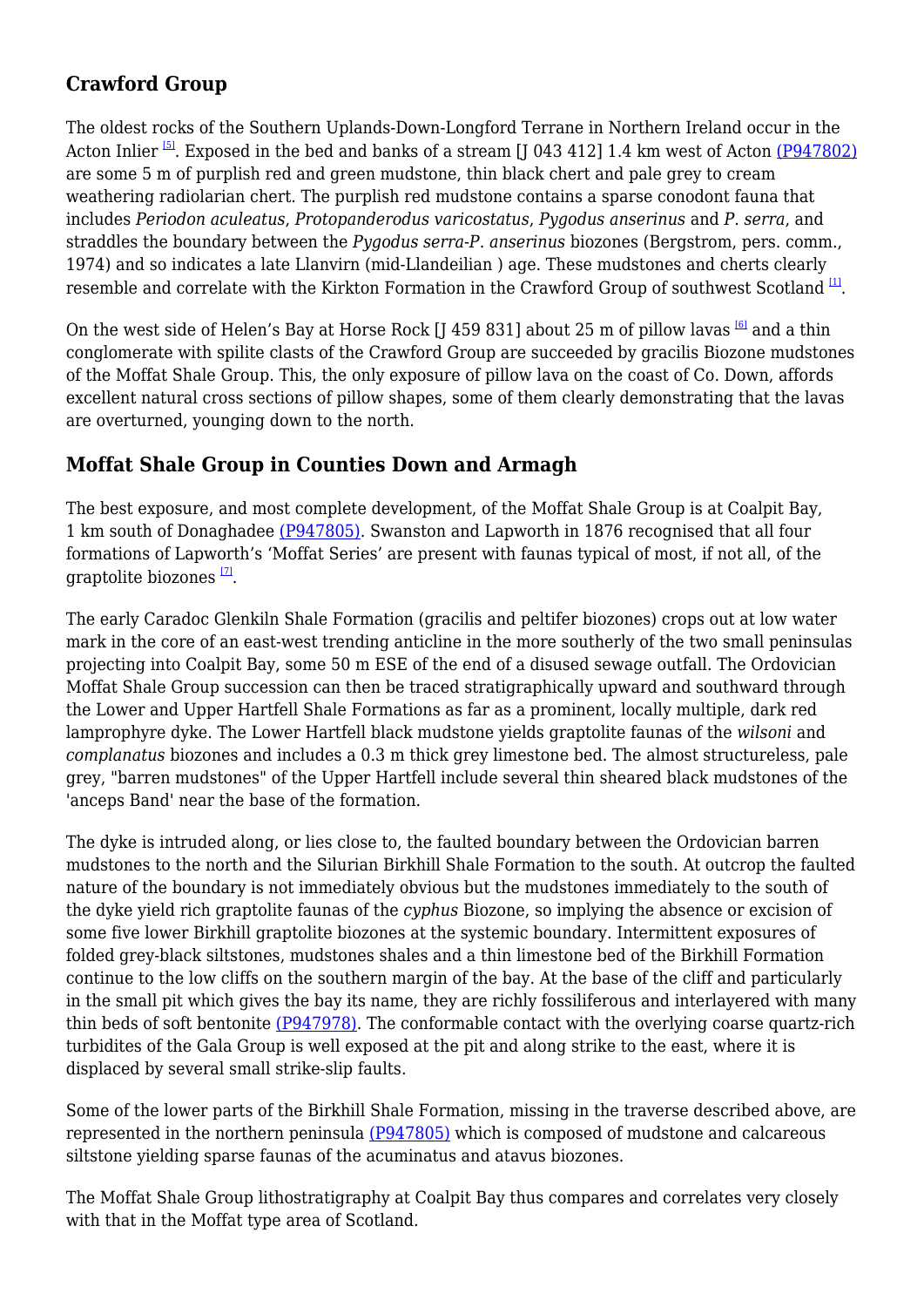The many other outcrops of the Moffat Shale Group in Counties Down and Armagh are useful markers of the southern edges of the fault-defined accretionary tracts. The mudstones typically occur as imbricated fault slices at the underthrust base of each tract and, except at Coalpit Bay, not as the cores of periclinal anticlines <sup>[\[8\]](#page--1-0)</sup>. At Horse Rock [J 459 831], on the west side of Helen's Bay (op. cit.) black mudstone of the Moffat Shale Group, with many large olistoliths of grey sandstone are conformably succeeded by thick proximal turbidites of the Grey Point Formation  $^{\text{\tiny{[9]}}}$  $^{\text{\tiny{[9]}}}$  $^{\text{\tiny{[9]}}}$ .

Inland exposures of black mudstone in north eastern Co. Down at Lessans Cottage [J 400 622], Yates Corner [J 396 623] and at Ballyharry railway cutting [J 501 754], contain graptolite faunas attributed to the *gracilis*, *peltifer*, *clingani* and *linearis* biozones and the mudstones thus correlate with the Glenkiln and Hartfell formations  $\frac{100}{100}$ . In the same area, the Birkhill Shales occur in a number of inliers, notably at Yates Corner, Cunning Burn [J 537 727], and Killaney [J 361 588] with graptolite faunas [\(P947799\)](http://earthwise.bgs.ac.uk/images/f/f0/P947799.jpg) attributed to the *acuminatus*, *atavus*, *acinaces*, *cyphus*, *gregarius* and i biozones [\[11\]](#page--1-0) .

In Co. Armagh the oldest well-preserved graptolite fauna, in the Acton Inlier, belongs to either the *gracilis* or *peltifer* biozones and occurs in sooty black mudstones that crop out in the east side of the stream valley [J 045 414] 275 m northeast of the conodont locality referred to above. The fauna includes *N. gracilis*, *Didymograptus* cf. *superstes*, *Hallograptus mucronatus*, *Orthograptus calcaratus*, *Dicellograptus divaricatus salopiensis*, *D. sextans*, *Climacograptus bicornis*, *C. antiquus lineatus and Pseudoclimacograptus scharenbergi*. Nowhere in the inlier is there graptolite evidence for the mid-Caradoc to early Ashgill lower part of the Hartfell Shale Formation. However, this absence is most likely due to non-exposure of the appropriate horizons as the remaining, upper, part of the Moffat Shale Group succession in the inlier consists of a thick sequence of monotonous, barren, greenish grey and grey mudstones and fine siltstones. These strata probably represent the upper part of the Hartfell Shale Formation although there is no record of black mudstones of the anceps Band.

An unusual and stratigraphically important outcrop of the Moffat Shale Group occurs at Tieveshilly [J 612 481], near the southern tip of the Ards Peninsula [\(P947806\)](http://earthwise.bgs.ac.uk/images/9/9d/P947806.jpg). The locality is located further southeast in the terrane than any other Moffat Shale outcrop in Scotland or Ireland and has yielded copious graptolite faunas ranging in age from the *anceps* to *crispus* biozones, the latter a zone younger than currently recognised in any of the other Irish or Scottish localities  $^{[12]}$  $^{[12]}$  $^{[12]}$ .

### **Leadhills Supergroup in Counties Down and Armagh**

The Leadhills Supergroup  $\mathbb{L}$  is the collective name given to the several, petrographically varied, turbidite formations which rest on the Moffat Shale Group in the Northern Belt. The Southern Upland Fault, which forms the northern boundary of the Northern Belt, does not crop out in Ireland and comparison between Irish and Scottish outcrops makes it clear that the most northerly Scottish tracts also fail to crop out in Co. Down. Despite this, by using a combination of detailed petrographical analysis and the presence of the characteristic black mudstones [\[13\]](#page--1-0), five accretionary tracts are recognised in the Northern Belt between Belfast Lough and the trace of the Orlock Bridge Fault [\(P947807\)](http://earthwise.bgs.ac.uk/images/6/64/P947807.jpg).

The most northerly and oldest, the Ballygrot Tract is superbly exposed in the rocky coastal strip between the western end of Helen's Bay and Grey Point [\(P947802\)](http://earthwise.bgs.ac.uk/images/5/5e/P947802.jpg). The tract is composed of a greater range of characteristic Southern Upland lithologies than any other in Ireland, including spilitic lava, conglomerate, black mudstone, rafts (olistoliths) of sandstone embedded in black mudstone, graded, channelised pebbly and coarse-grained sandy greywacke with interbedded grey mudstone. Inland, southwestward along strike, the Northern Belt is concealed beneath Triassic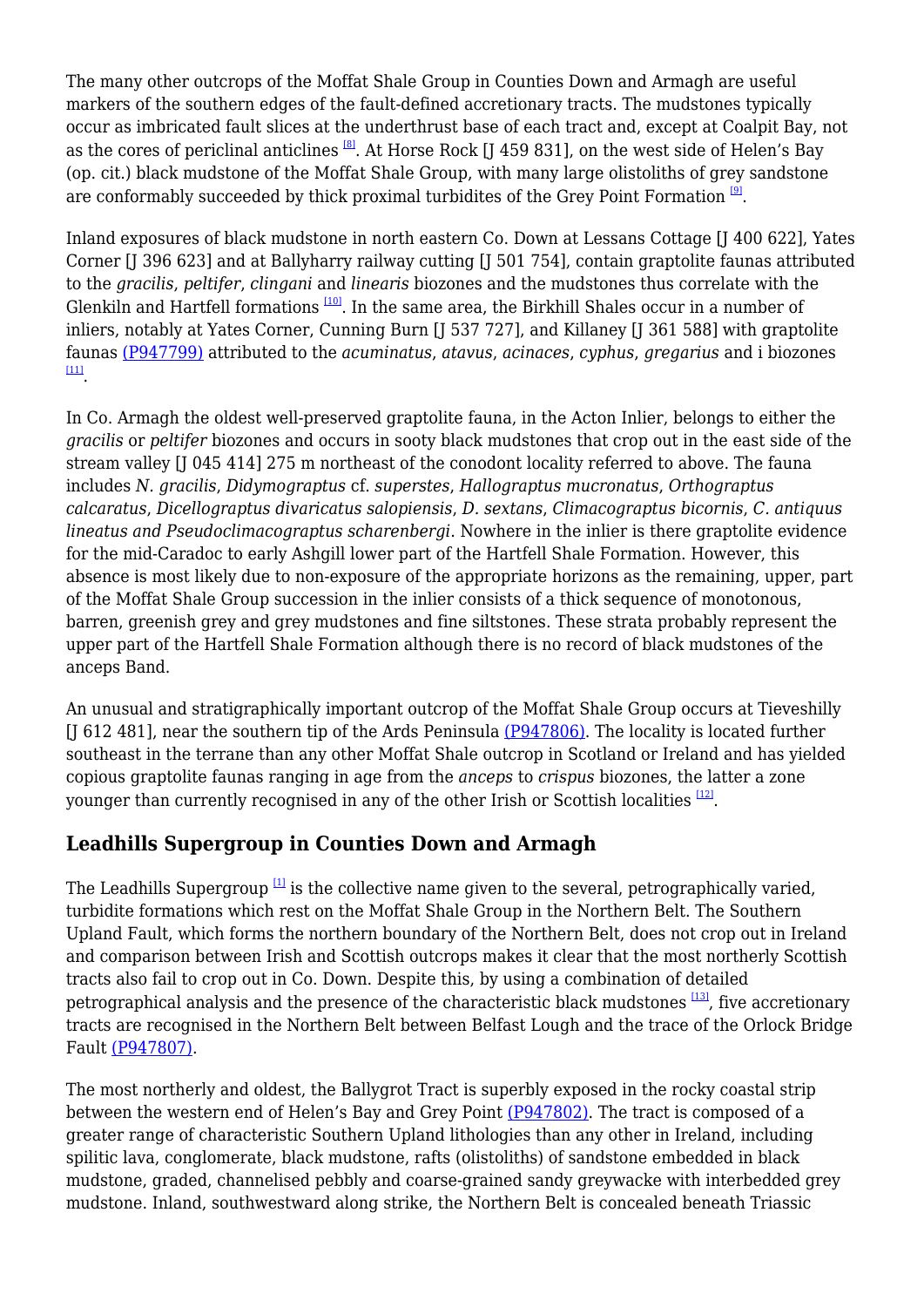rocks in the Dundonald gap. It re-emerges south of Belfast and continues WSW into Co. Armagh and Co. Monaghan as a poorly exposed, narrow strip in which tract boundaries have yet to be established. At the southwest end of the Northern Belt in Co. Cavan two distinct tracts are recognised  $\frac{1141}{2}$ .

# **Gala Group**

Between the Orlock Bridge and Cloghy faults, in the northern part of the Central Belt [\(P947802\),](http://earthwise.bgs.ac.uk/images/5/5e/P947802.jpg) there are at least eight accretionary tracts in which the Moffat Shale Group is succeeded by thick turbidite formations of the Gala Group [\(P947808\).](http://earthwise.bgs.ac.uk/images/6/63/P947808.jpg) These tracts are identified as Gala 3, 4, 5, 6, 7, 7+1, 7+2 and 7+3  $^{115}$  reflecting the detailed correlation with the outcrop in the Southern Uplands of Scotland <sup>[\[16\]](#page--1-0)</sup>. Gala tracts 1 and 2 of the Scottish outcrop have not been recognised in Counties Down and Armagh and have possibly been excised by movement on the Orlock Bridge Fault. The presence of additional tracts 7+1, 7+2 and 7+3 helps to explain the fact that the outcrop of the Central Belt in Counties Down and Armagh is at least 45km across the strike and is some 15km wider than in southwest Scotland. In all these tracts the coarser sedimentary clasts that occur in the turbidites demonstrate a homogeneously quartz-rich petrography.

Four Gala tracts in Co. Down merit particular comment. The Millisle Formation of Gala 7 is composed of uncommonly thick bedded and coarse-grained arenites with superb sole markings [\(P947979\)](http://earthwise.bgs.ac.uk/images/6/6c/P947979.jpg) and conglomerate members. The sole markings are particularly well exposed on steeply overturned, north-younging beds forming the headlands immediately south of Coalpit Bay. The same coarse arenites, readily traced for at least 60km northeastward across the North Channel and for a similar distance southwestward into Co. Armagh, are quarried for high quality skid-resistant roadstone.

The Ballywhiskin Tract, Gala 7+1, shows an almost perfect fining-upward sequence. Massive proximal turbidites, with individual beds up to 4 m thick, strike and dip uniformly at the southern margin of the tract and young northward into progressively thinner and finer grained beds over a tract width of about 1km. The thin siltstones and mudstones in the upper part of the sequence are repeatedly folded.

Graptolites occur in dark grey mudstone interbeds in several of the Gala turbidite formations. For example, mudstone interbedded with the massive proximal turbidites of the Ballywhiskin Formation at Whiskin Rocks [J 615 734] have yielded a *turriculatus* Biozone fauna [\[10\]](#page--1-0) and sparse *crispus* Biozone faunas have been collected at a number of localities in the Rowreagh Formation of the Gala 7+3 tract. The Tara Sandstone Formation of the Portaferry Tract is the most southerly formation demonstrating typical Gala Group lithological characteristics. Bands of pyritous black mudstone within the Tara Sandstone Formation at Millin Bay [J 651 490] have yielded *crispus* and/or griestoniensis Biozone faunas <sup>[\[12\]](#page--1-0)</sup>.

Soft grey or grey-green bentonite beds occur in all the Gala Group formations in Co. Down, though they are less obvious than in the Moffat Shale outcrops  $^{[12]}$  $^{[12]}$  $^{[12]}$ .

# **Hawick Group**

The distal turbidite sequences south of the Cloghy Fault demonstrate all the typical characteristics of the Hawick Group in the Southern Uplands of Scotland. The formations are largely composed of thinly bedded, fine-grained sandstone and siltstone, commonly with thick mudstone interbeds. Carbonate comprises up to 20% of the rock and is seen in thin section to have extensively replaced the original clay matrix of the greywacke. The carbonate concentrates in nodules or concretions, typically elongate and aligned parallel to bedding, which weather into rows of shallow depressions,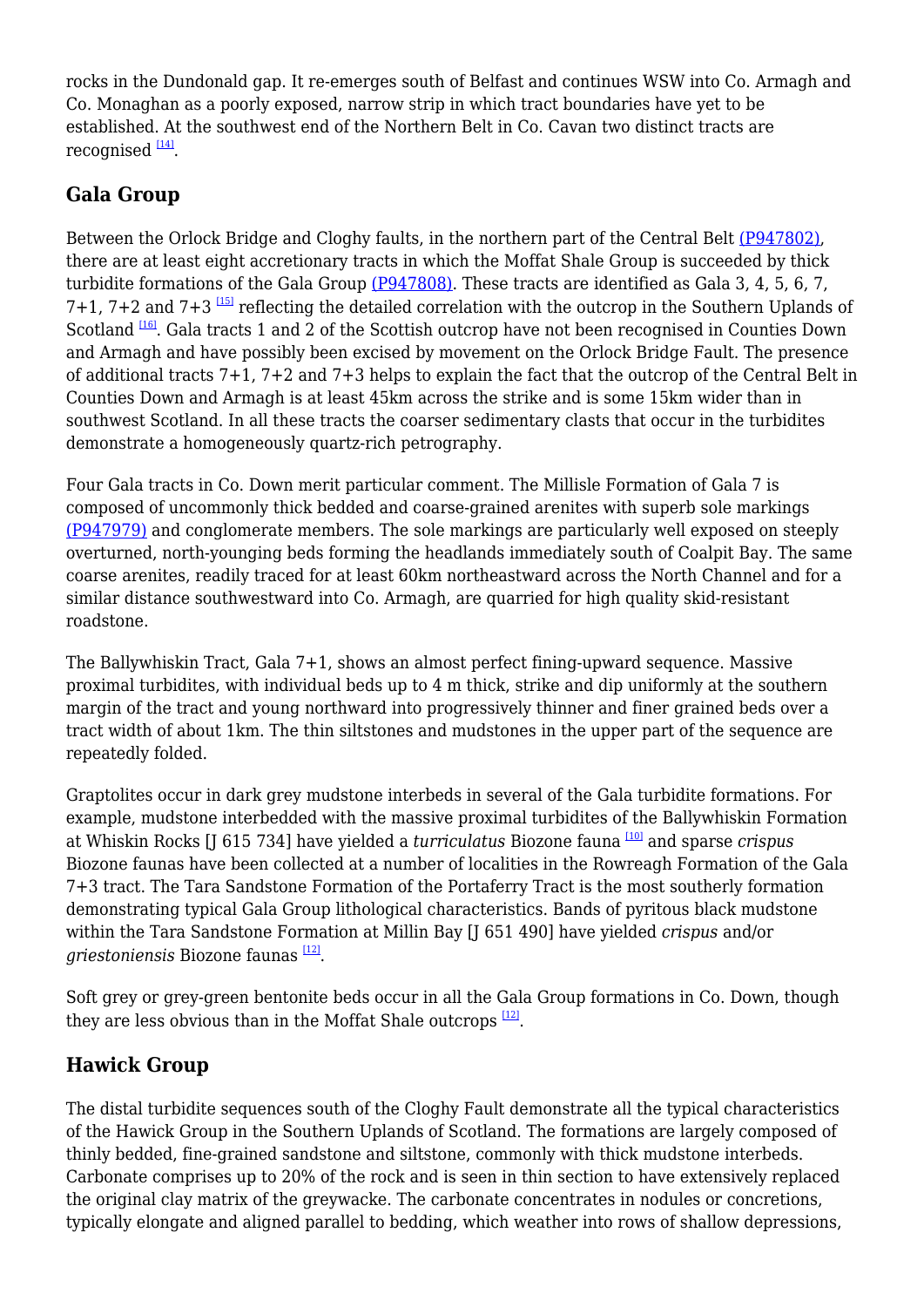locally merging into honeycomb patterns on joint surfaces. Thin red mudstones occur irregularly throughout the Hawick Group and rare detrital red micas can be seen on fresh surfaces of the siltstones and fine sandstones. Again, bentonite beds occur throughout the Hawick Group, being particularly common in the Ardglass Formation.

The rocks of the Hawick Group appear generally unfossiliferous, apart from a few trace fossils. South of the Cloghy Fault the Moffat Shale Group crops out only in the Portaferry Tract [\(P947808\).](http://earthwise.bgs.ac.uk/images/6/63/P947808.jpg) This may be readily explained by noting that the basal thrust or décollement beneath the accretionary tracts in the Northern Belt and northern part of the Central Belt climbs to progressively higher stratigraphic levels in the Moffat Shale Group from northwest to southeast. Further southeast in the Central Belt the décollement may have cut up into the overlying turbidites, leaving the Moffat Shale Group to be completely subducted with the underlying oceanic crust. Recognition of tract boundaries in the outcrop of the Hawick Group is difficult or impossible because of the absence of Moffat Shale inliers and also because of the relatively homogeneous nature of the Hawick turbidite lithologies.

The strata exposed in the Portaferry Tract are arranged in a simple, straightforward and unique stratigraphic sequence  $^{[12]}$  $^{[12]}$  $^{[12]}$ ,  $^{[17]}$  $^{[17]}$  $^{[17]}$ . At Tieveshilly (op. cit.) the Moffat Shale Group is about 80 m thick. It is directly and conformably succeeded by the Tara Sandstone Formation [\(P947806\),](http://earthwise.bgs.ac.uk/images/9/9d/P947806.jpg) consisting of 150 m of Gala-type, dark grey, quartz-rich arenites with laminae of black mudstone carrying crispus and griestoniensis Biozone graptolite faunas  $[12]$ . The Tara Sandstone Formation passes up conformably into the unfossiliferous Kearney Siltstone Formation of Hawick Group aspect, consisting of some 600 m of carbonate-rich fine sandstone, siltstone and grey mudstone with red mudstone bands near the base.

# **References**

- 1.  $\uparrow$  <sup>[1.0](#page--1-0) [1.1](#page--1-0) [1.2](#page--1-0) [1.3](#page--1-0)</sup> Floyd, J D. 1996. Lithostratigraphy of the Ordovician rocks in the Southern Uplands: Crawford Group, Moffat Shale Group, Leadhills Supergroup. *Transactions of the Royal Society of Edinburgh: Earth Sciences*, 86, 153–65.
- 2. [↑](#page--1-0) Floyd, J D. 2001 (for 2000). The Southern Uplands terrane: a stratigraphical review. *Transactions of the Royal Society of Edinburgh: Earth Sciences*, 91, 349–62.
- 3. [↑](#page--1-0) Anderson, T B, and Oliver, G J H. 1986. The Orlock Bridge Fault: a major late Caledonian sinistral fault in the Southern Uplands terrane, British Isles. *Transactions of the Royal Society of Edinburgh: Earth Sciences*, 77, 203–22.
- 4. [↑](#page--1-0) Geological Survey of Northern Ireland. 1997. Geological Map of Northern Ireland. Solid Geology (second edition). 1:250 000. (Keyworth, Nottingham: British Geological Survey).
- 5. [↑](#page--1-0) Geological Survey of Northern Ireland 1985. Armagh, Northern Ireland Sheet 47. Solid Geology. 1:50 000. (Southampton: Ordnance Survey for the Geological Survey of Northern Ireland).
- 6. [↑](#page--1-0) Sharpe, E. N. 1970. An occurrence of pillow lavas in the Ordovician of County Down. *Irish Naturalist's Journal*, 16, 299–301.
- 7. [↑](#page--1-0) Swanston, W. and Lapworth, C. 1877. On the Silurian rocks of the County Down. *Proceedings of the Belfast Naturalists Field Club*, Appendix 1876-77, 107–48.
- 8. [↑](#page--1-0) Peach, B N, and Horne, J. 1899. *The Silurian Rocks of Britain, Vol. 1. Scotland*. Memoirs of the Geological Survey of the United Kingdom, HMSO.
- 9. [↑](#page--1-0) Craig, L E. 1984. Stratigraphy in an accretionary prism: the Ordovician rocks in North Down, Ireland. *Transactions of the Royal Society of Edinburgh: Earth Sciences*, 74, 183–91.
- 10.  $\uparrow$   $\frac{10.0 \text{ }10.1 \text{ }}{2}$  $\frac{10.0 \text{ }10.1 \text{ }}{2}$  $\frac{10.0 \text{ }10.1 \text{ }}{2}$  $\frac{10.0 \text{ }10.1 \text{ }}{2}$  $\frac{10.0 \text{ }10.1 \text{ }}{2}$  Smith, R A, Johnston, T P, and Legg, I C. 1991. Geology of the country around Newtownards. *Memoir of the Geological Survey of Northern Ireland*, Sheet 37 and part of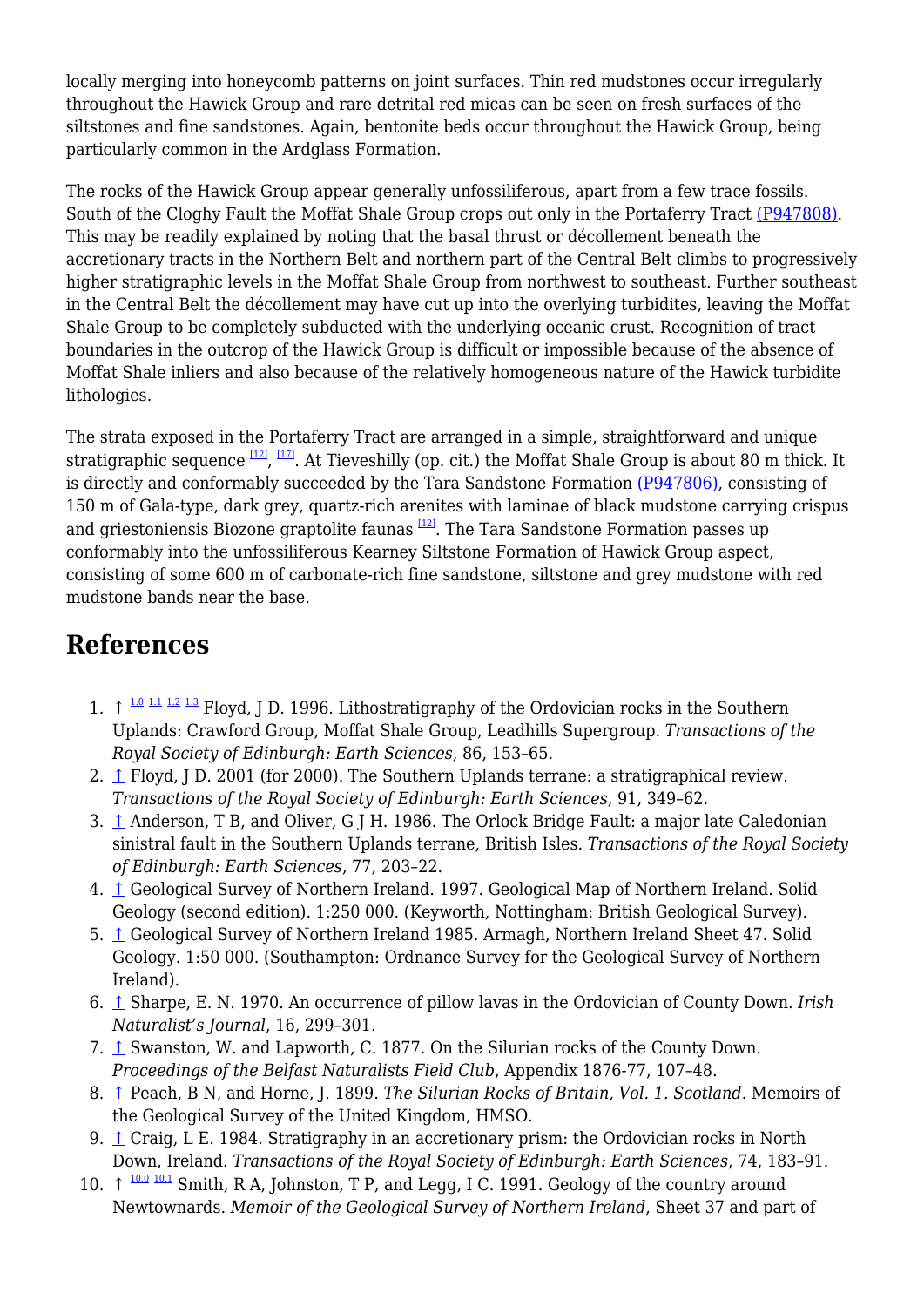sheet 38 (Northern Ireland).

- 11. [↑](#page--1-0) Smith, R A, Johnston, T P, and Legg, I C. 1991. Geology of the country around Newtownards. *Memoir of the Geological Survey of Northern Ireland*, Sheet 37 and part of sheet 38 (Northern Ireland).
- 12.  $\uparrow$   $\frac{12.0 \times 12.1 \times 2.2 \times 12.3 \times 12.4}{2}$  $\frac{12.0 \times 12.1 \times 2.2 \times 12.3 \times 12.4}{2}$  $\frac{12.0 \times 12.1 \times 2.2 \times 12.3 \times 12.4}{2}$  $\frac{12.0 \times 12.1 \times 2.2 \times 12.3 \times 12.4}{2}$  $\frac{12.0 \times 12.1 \times 2.2 \times 12.3 \times 12.4}{2}$  $\frac{12.0 \times 12.1 \times 2.2 \times 12.3 \times 12.4}{2}$  $\frac{12.0 \times 12.1 \times 2.2 \times 12.3 \times 12.4}{2}$  $\frac{12.0 \times 12.1 \times 2.2 \times 12.3 \times 12.4}{2}$  $\frac{12.0 \times 12.1 \times 2.2 \times 12.3 \times 12.4}{2}$  Anderson, T B, and Rickards, R B. 2000. The stratigraphy and graptolite faunas of the Moffat Shales at Tieveshilly, Co. Down, Northern Ireland, and their implications for the modelling of the Southern Uplands-Down-Longford Terrane. *Irish Journal of Earth Sciences*, 18, 69–88.
- 13. [↑](#page--1-0) Craig, L E. 1984. Stratigraphy in an accretionary prism: the Ordovician rocks in North Down, Ireland. *Transactions of the Royal Society of Edinburgh: Earth Sciences*, 74, 183–91.
- 14. [↑](#page--1-0) Geraghty, M. 1997. *A geological description of Monaghan Carlingford to accompany the Bedrock Geology 1:100 000 Scale Map Series, sheet 8 and 9, Monaghan and Carlingford, with contributions by J Farrelly, K Claringbold, C Jordan, R Meehan and M Hudson.* Geological Survey of Ireland (GSI), 60pp.
- 15. [↑](#page--1-0) Geological Survey of Northern Ireland. 1997. Geological Map of Northern Ireland. Solid Geology (second edition). 1:250 000. (Keyworth, Nottingham: British Geological Survey).
- 16. [↑](#page--1-0) Barnes, R P, Anderson, T B, and McCurry, J A. 1987. Along-strike variation in the stratigraphic and structural profile of the Southern Uplands Central Belt in Galloway and Down. *Journal of the Geological Society, London*, 146, 807–16.
- 17. [↑](#page--1-0) Barnes, R P, Anderson, T B, and McCurry, J A. 1987. Along-strike variation in the stratigraphic and structural profile of the Southern Uplands Central Belt in Galloway and Down. *Journal of the Geological Society, London*, 146, 807–16.

Retrieved from

'[http://earthwise.bgs.ac.uk/index.php?title=Stratigraphy,\\_Southern\\_Uplands-Down-Longford\\_Terran](http://earthwise.bgs.ac.uk/index.php?title=Stratigraphy,_Southern_Uplands-Down-Longford_Terrane,_Northern_Ireland&oldid=32628) e, Northern Ireland&oldid=32628' [Category](http://earthwise.bgs.ac.uk/index.php/Special:Categories):

• [The geology of Northern Ireland](http://earthwise.bgs.ac.uk/index.php/Category:The_geology_of_Northern_Ireland)

# **Navigation menu**

## **Personal tools**

- Not logged in
- [Talk](http://earthwise.bgs.ac.uk/index.php/Special:MyTalk)
- [Contributions](http://earthwise.bgs.ac.uk/index.php/Special:MyContributions)
- [Log in](http://earthwise.bgs.ac.uk/index.php?title=Special:UserLogin&returnto=Stratigraphy%2C+Southern+Uplands-Down-Longford+Terrane%2C+Northern+Ireland&returntoquery=action%3Dmpdf)
- [Request account](http://earthwise.bgs.ac.uk/index.php/Special:RequestAccount)

## **Namespaces**

- $\bullet$  [Page](http://earthwise.bgs.ac.uk/index.php/Stratigraphy,_Southern_Uplands-Down-Longford_Terrane,_Northern_Ireland)
- [Discussion](http://earthwise.bgs.ac.uk/index.php?title=Talk:Stratigraphy,_Southern_Uplands-Down-Longford_Terrane,_Northern_Ireland&action=edit&redlink=1)

 $\Box$ 

# **Variants**